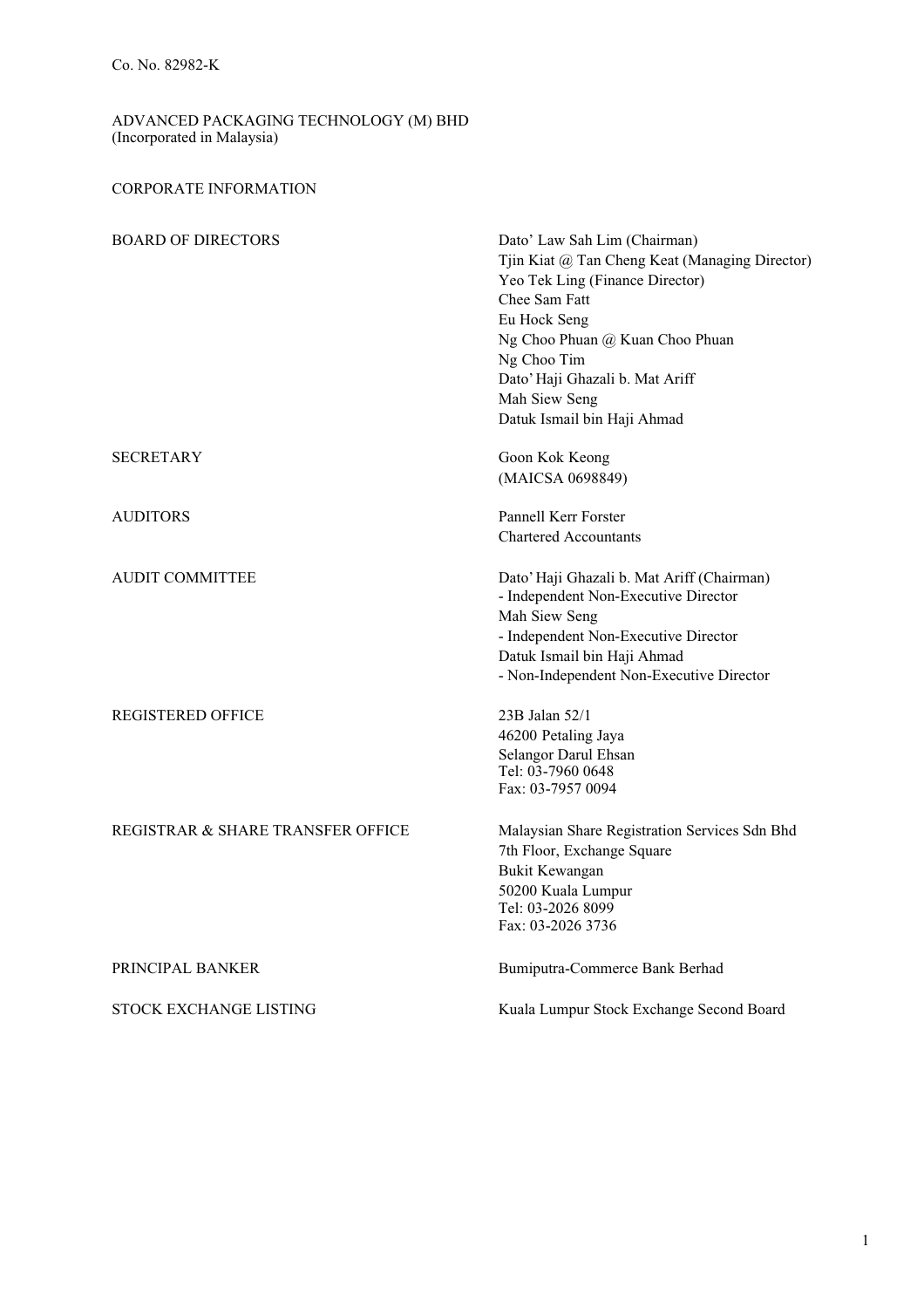(Incorporated in Malaysia)

## **DIRECTORS' REPORT**

The directors have pleasure in submitting their report and the financial statements of the Company for the financial year ended 31 December 2001.

### **Principal activities**

The Company is principally engaged in the manufacturing and distribution of flexible packaging materials.

There have been no significant changes in the nature of these activities of the Company during the financial year.

#### **Financial results**

|                                                                              | <b>RM</b>                |
|------------------------------------------------------------------------------|--------------------------|
| Net profit for the year                                                      | 2,480,347                |
| Unappropriated profits brought forward                                       | 23,066,226               |
| Profits available for appropriation<br>Proposed tax exempt dividend of 4.95% | 25,546,573<br>(902, 187) |
| Unappropriated profits carried forward                                       | 24,644,386               |

In the opinion of the directors, the results of the operations of the Company during the financial year have not been substantially affected by any item, transaction or event of a material and unusual nature.

## **Dividend**

Since the end of the previous financial year, the Company has made full payment of the tax exempt dividend payable amounting to RM902,187.

For the financial year ended 31 December 2001, the directors recommend a first and final tax exempt final dividend of 4.95% amounting to RM902,187.

#### **Reserves and provisions**

There were no material transfers to and from reserves or provisions during the financial year other than those disclosed in the financial statements.

#### **Issue of shares and debentures**

The Company has not issued any shares and debentures during the financial year.

#### **Share options**

No options have been granted by the Company to any parties during the financial year to take up unissued shares of the Company.

No shares have been issued during the financial year by virtue of the exercise of any option to take up unissued shares of the Company. As at the end of the financial year, there were no unissued shares of the Company under options.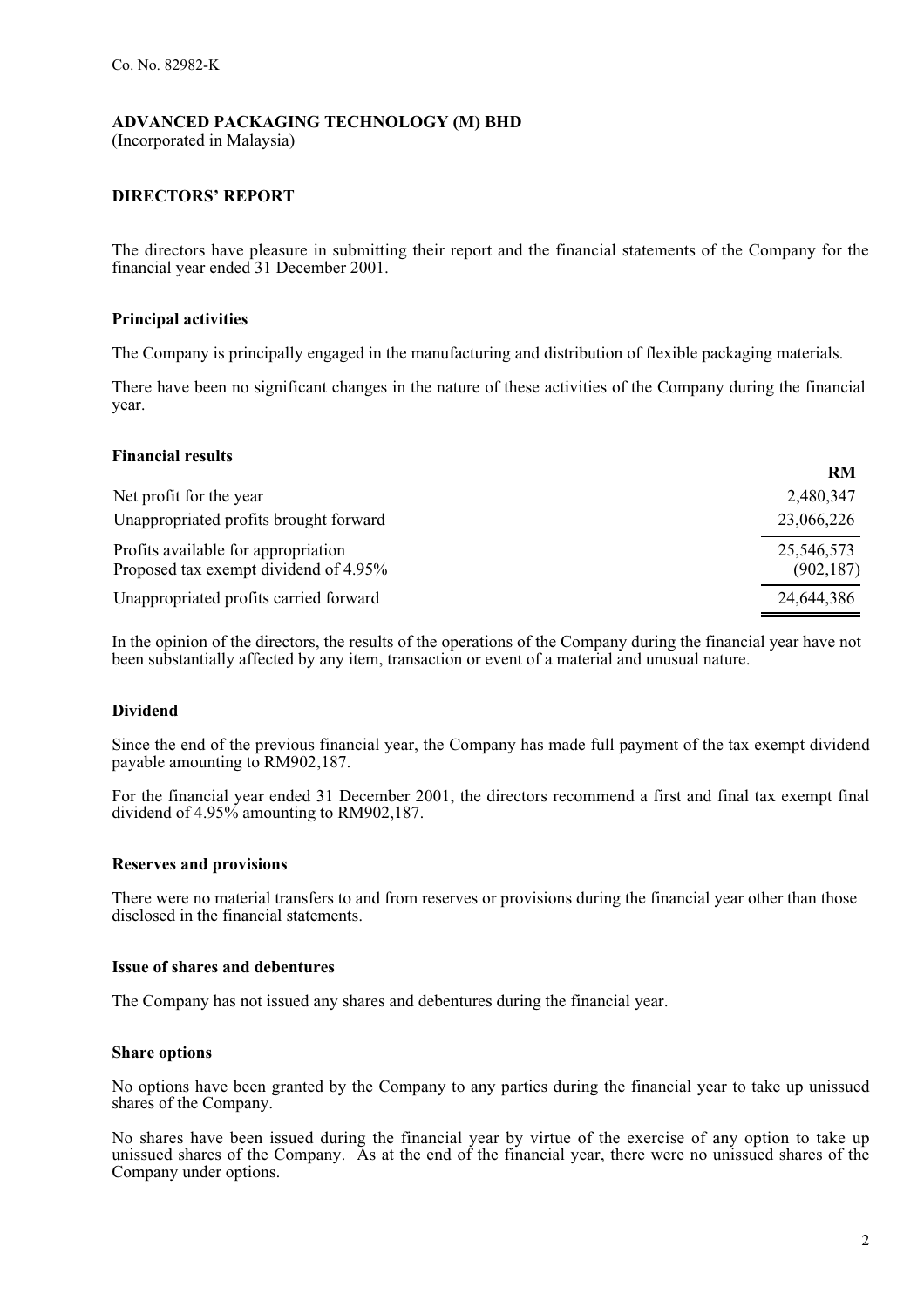#### **DIRECTORS' REPORT** (continued)

#### **Directors**

The directors of the Company in office since the date of the last report are:

Dato' Law Sah Lim - Resigned on 11 March 2002 Tjin Kiat @ Tan Cheng Keat Yeo Tek Ling Chee Sam Fatt Eu Hock Seng Ng Choo Phuan @ Kuan Choo Phuan Ng Choo Tim Dato' Haji Ghazali b. Mat Ariff Mah Siew Seng Datuk Ismail bin Haji Ahmad

#### **Directors' interest in shares**

The following directors who held office at the end of the financial year had, according to the register required to be kept under Section 134 of the Companies Act, 1965, an interest in shares of the Company as stated below:

|                            | Number of ordinary shares of RM1 each |               |             |                      |
|----------------------------|---------------------------------------|---------------|-------------|----------------------|
|                            | <b>Balance as at</b>                  |               |             | <b>Balance as at</b> |
|                            | 1.1.2001                              | <b>Bought</b> | <b>Sold</b> | 31.12.2001           |
| Dato' Law Sah Lim          | 99,373                                |               | (70,000)    | 29,373               |
| Md. Marzuki bin Ahmad      | 521,770                               |               | (456,000)   | 65,770               |
| Tjin Kiat @ Tan Cheng Keat | 897,057                               | 283,000       |             | 1,180,057            |
| Yeo Tek Ling               | 10,817                                |               |             | 10,817               |
| Chee Sam Fatt              | 9,000                                 |               |             | 9,000                |
| Eu Hock Seng               | 395,965                               |               | (336,000)   | 59,965               |
| Ng Choo Phuan $\omega$     |                                       |               |             |                      |
| Kuan Choo Phuan            | 232,885                               |               |             | 232,885              |
| Ng Choo Tim                | 444,264                               | 132,000       |             | 576,264              |

#### **Directors' benefits**

Since the end of the previous financial year, no director of the Company has received or become entitled to receive any benefit (other than a benefit included in the aggregate amount of emoluments received or due and receivable by the directors as shown in the financial statements) by reason of a contract made by the Company or a related corporation with the director or with a firm of which the director is a member, or with a company in which the director has a substantial financial interest.

# **ADVANCED PACKAGING TECHNOLOGY (M) BHD**

(Incorporated in Malaysia)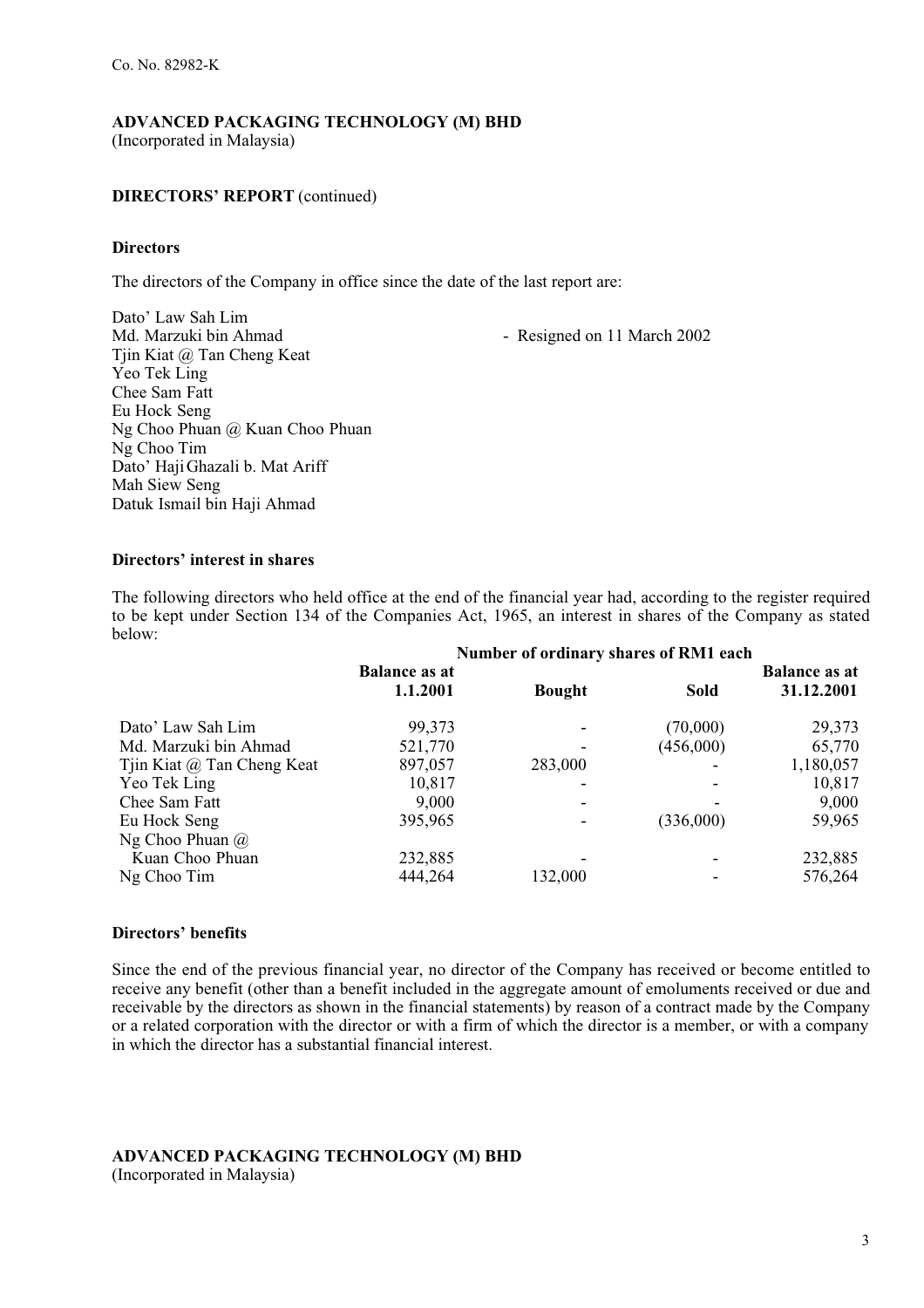#### **DIRECTORS' REPORT** (continued)

#### **Directors' benefits** (continued)

There were no arrangements during or at the end of the financial year, which had the object of enabling directors of the Company to acquire benefits by means of the acquisition of shares in, or debentures of, the Company or any other body corporate.

#### **Other statutory information**

Before the financial statements of the Company were made out, the directors took reasonable steps:

- (a) to ascertain that action had been taken in relation to the writing off of bad debts and the making of provision for doubtful debts and had satisfied themselves that all known bad debts had been written off and that adequate provision had been made for doubtful debts; and
- (b) to ensure that any current assets which were unlikely to realise their book values in the ordinary course of business had been written down to their expected realisable values.

At the date of this report, the directors are not aware of any circumstances:

- (a) which would render the amount written off for bad debts or the amount of the provision for doubtful debts in the financial statements of the Company inadequate to any substantial extent;
- (b) which would render the values attributed to current assets in the financial statements of the Company misleading; and
- (c) which have arisen which render adherence to the existing method of valuation of assets or liabilities of the Company misleading or inappropriate.

In the interval between the end of the financial year and the date of this report:

- (a) no item, transaction or event of a material and unusual nature has arisen which, in the opinion of the directors, would substantially affect the results of the operations of the Company for the financial year in which this report is made; and
- (b) no charge has arisen on the assets of the Company which secures the liability of any other person nor have any contingent liabilities arisen in the Company.

No contingent or other liability of the Company has become enforceable or is likely to become enforceable within the period of twelve months after the end of the financial year which, in the opinion of the directors, will or may affect the ability of the Company to meet its obligations when they fall due.

At the date of this report, the directors are not aware of any circumstances not otherwise dealt with in this report or the financial statements which would render any amount stated in the financial statements misleading.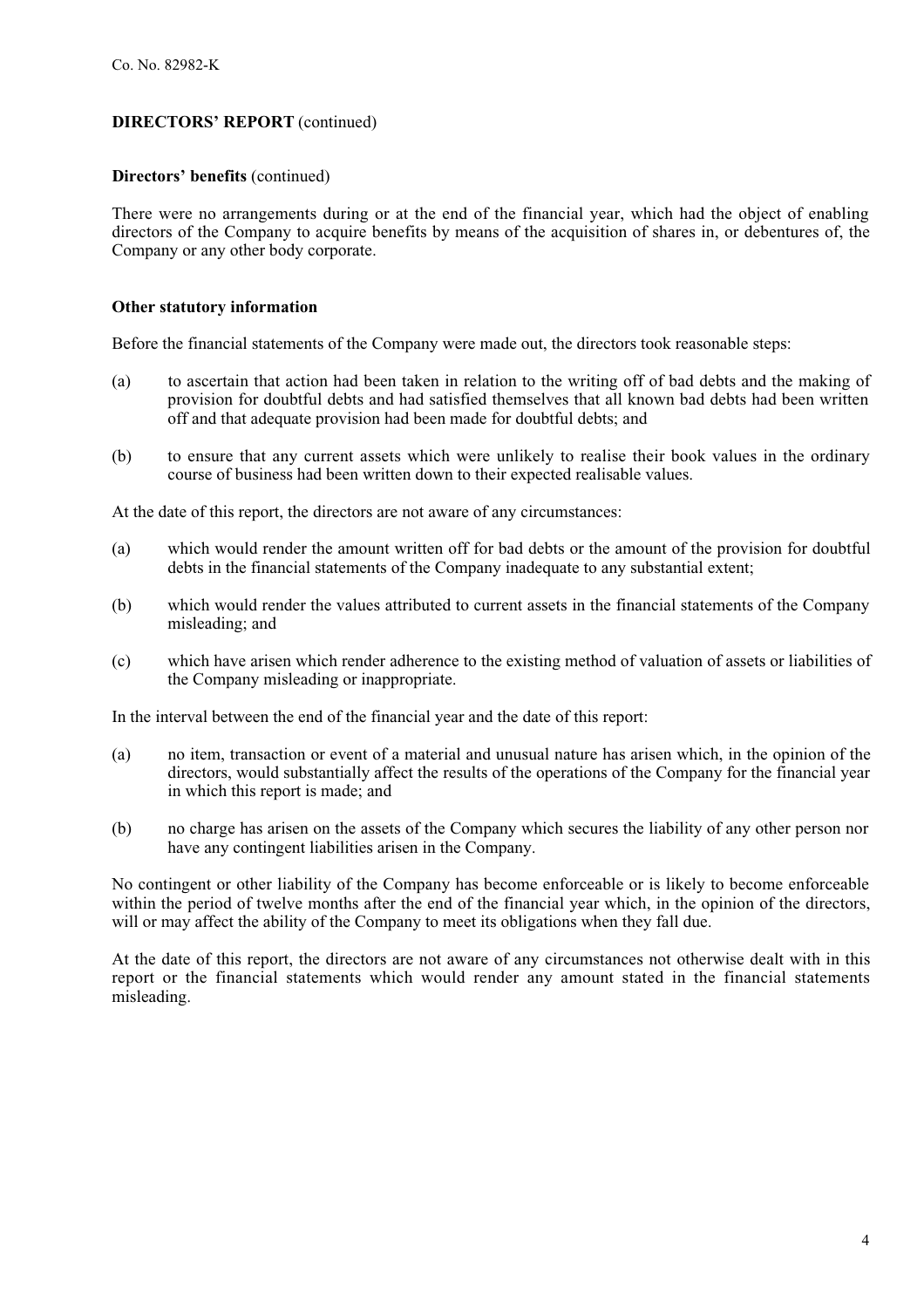## **DIRECTORS' REPORT** (continued)

### **Auditors**

The auditors, Messrs Pannell Kerr Forster, have indicated their willingness to continue in office.

Signed on behalf of the Board in accordance with a resolution of the directors,

TJIN KIAT @ TAN CHENG KEAT

NG CHOO TIM

Kuala Lumpur

Dated: 23 April 2002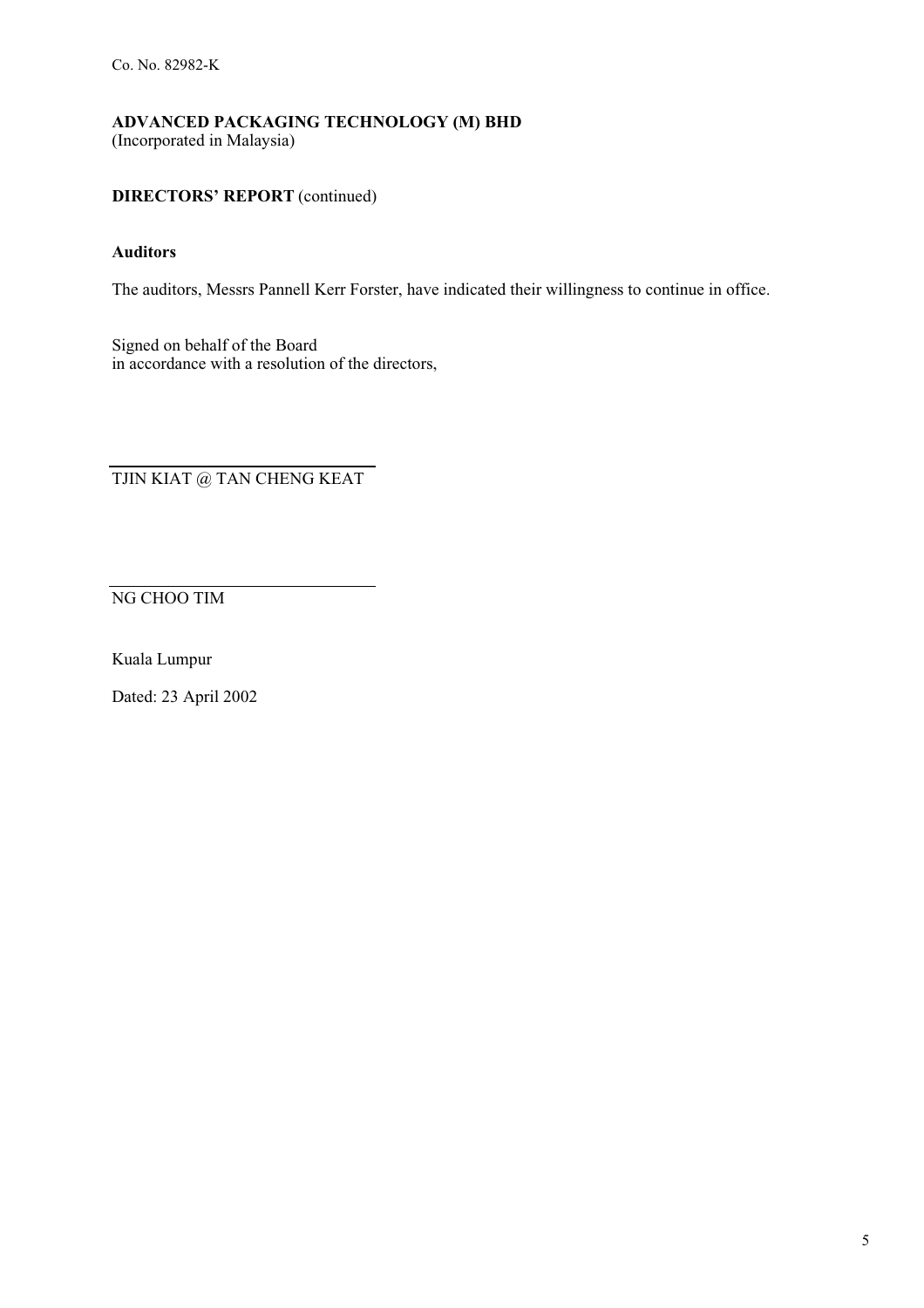(Incorporated in Malaysia)

## **STATEMENT BY DIRECTORS**

The directors of ADVANCED PACKAGING TECHNOLOGY (M) BHD state that, in the opinion of the directors, the accompanying financial statements are drawn up in accordance with the applicable approved accounting standards in Malaysia so as to give a true and fair view of the state of affairs of the Company as at 31 December 2001 and of the results and the cash flows of the Company for the year ended on that date.

Signed on behalf of the Board in accordance with a resolution of the directors,

TJIN KIAT @ TAN CHENG KEAT

NG CHOO TIM

Kuala Lumpur

Dated: 23 April 2002

#### **STATUTORY DECLARATION**

I, TJIN KIAT @ TAN CHENG KEAT, being the director primarily responsible for the financial management of ADVANCED PACKAGING TECHNOLOGY (M) BHD, do solemnly and sincerely declare that to the best of my knowledge and belief, the accompanying financial statements are correct, and I make this solemn declaration conscientiously believing the same to be true and by virtue of the provisions of the Statutory Declarations Act, 1960.

Subscribed and solemnly declared by the ) abovenamed TJIN KIAT @ TAN CHENG KEAT at Kuala Lumpur in ) Wilayah Persekutuan on ) )

TJIN KIAT @ TAN CHENG KEAT

Before me,

\_\_\_\_\_\_\_\_\_\_\_\_\_\_\_\_\_\_\_\_\_\_\_\_\_\_\_\_\_\_\_\_ COMMISSIONER FOR OATHS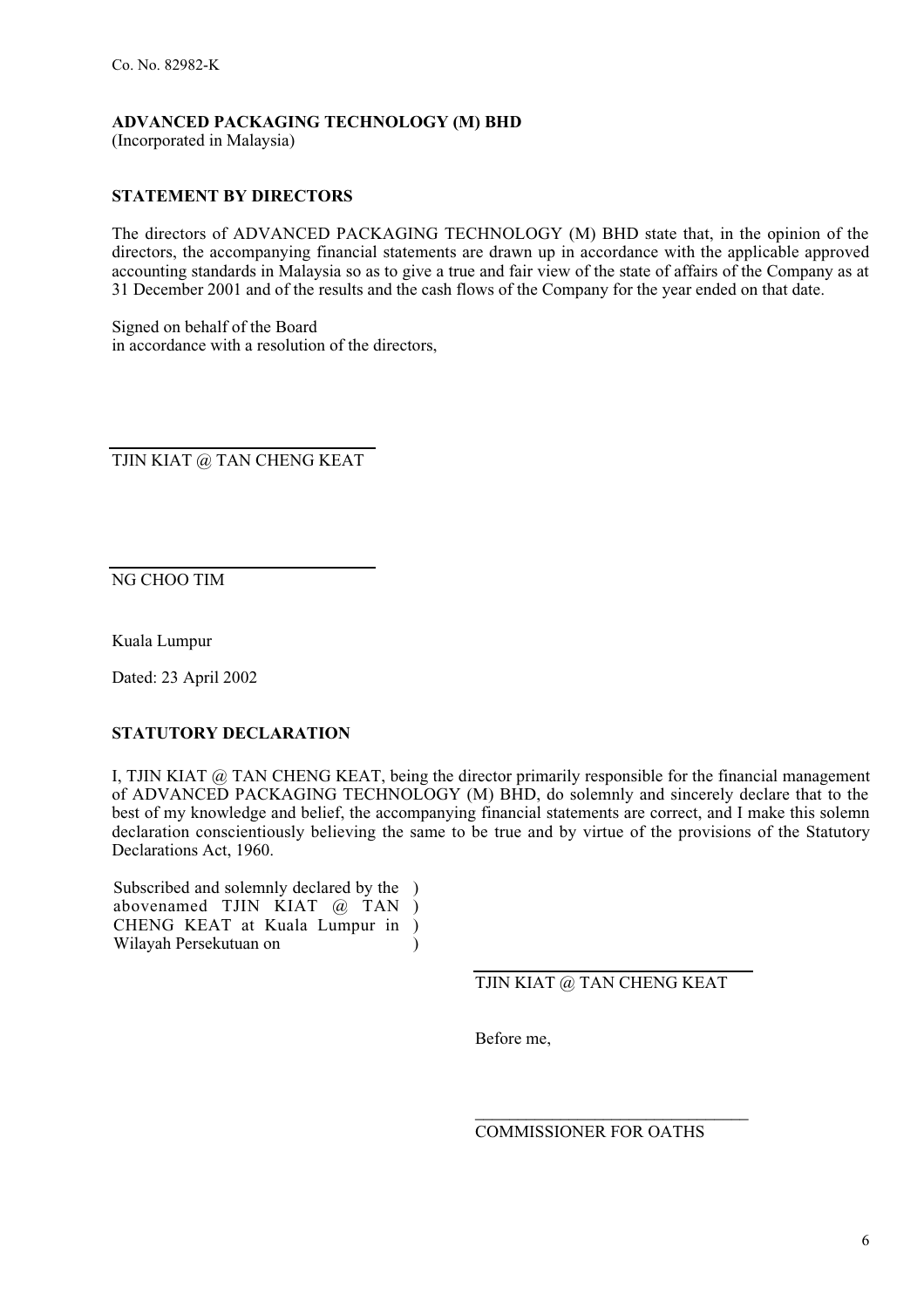## **REPORT OF THE AUDITORS TO THE MEMBERS OF**

## **ADVANCED PACKAGING TECHNOLOGY (M) BHD**

(Incorporated in Malaysia)

We have audited the accompanying financial statements of ADVANCED PACKAGING TECHNOLOGY (M) BHD. These financial statements are the responsibility of the Company s directors. Our responsibility is to express an opinion on the financial statements based on our audit.

We conducted our audit in accordance with approved standards on auditing in Malaysia. These standards require that we plan and perform the audit to obtain all the information and explanations, which we considered necessary to provide us with sufficient evidence to give reasonable assurance that the financial statements are free of material misstatement. An audit includes examining, on a test basis, evidence relevant to the amounts and disclosures in the financial statements. An audit includes an assessment of the accounting principles used and significant estimates made by the directors as well as evaluating the overall adequacy of the presentation of information in the financial statements. We believe our audit provides a reasonable basis for our opinion.

In our opinion:

- (a) the financial statements are properly drawn up in accordance with the provisions of the Companies Act, 1965 and the applicable approved accounting standards in Malaysia so as to give a true and fair view of:
	- (i) the state of affairs of the Company as at 31 December 2001 and of the results and the cash flows of the Company for the year ended 31 December 2001; and
	- (ii) the matters required by Section 169 of the Companies Act, 1965 to be dealt with in the financial statements of the Company;

and

(b) the accounting and other records and the registers required by the Companies Act, 1965 to be kept by the Company have been properly kept in accordance with the provisions of the said Act.

PANNELL KERR FORSTER ANTHONY JOSEPH SKELCHY AF 0911 251/03/03 (J/PH) CHARTERED ACCOUNTANTS PARTNER

Kuala Lumpur

Dated: 23 April 2002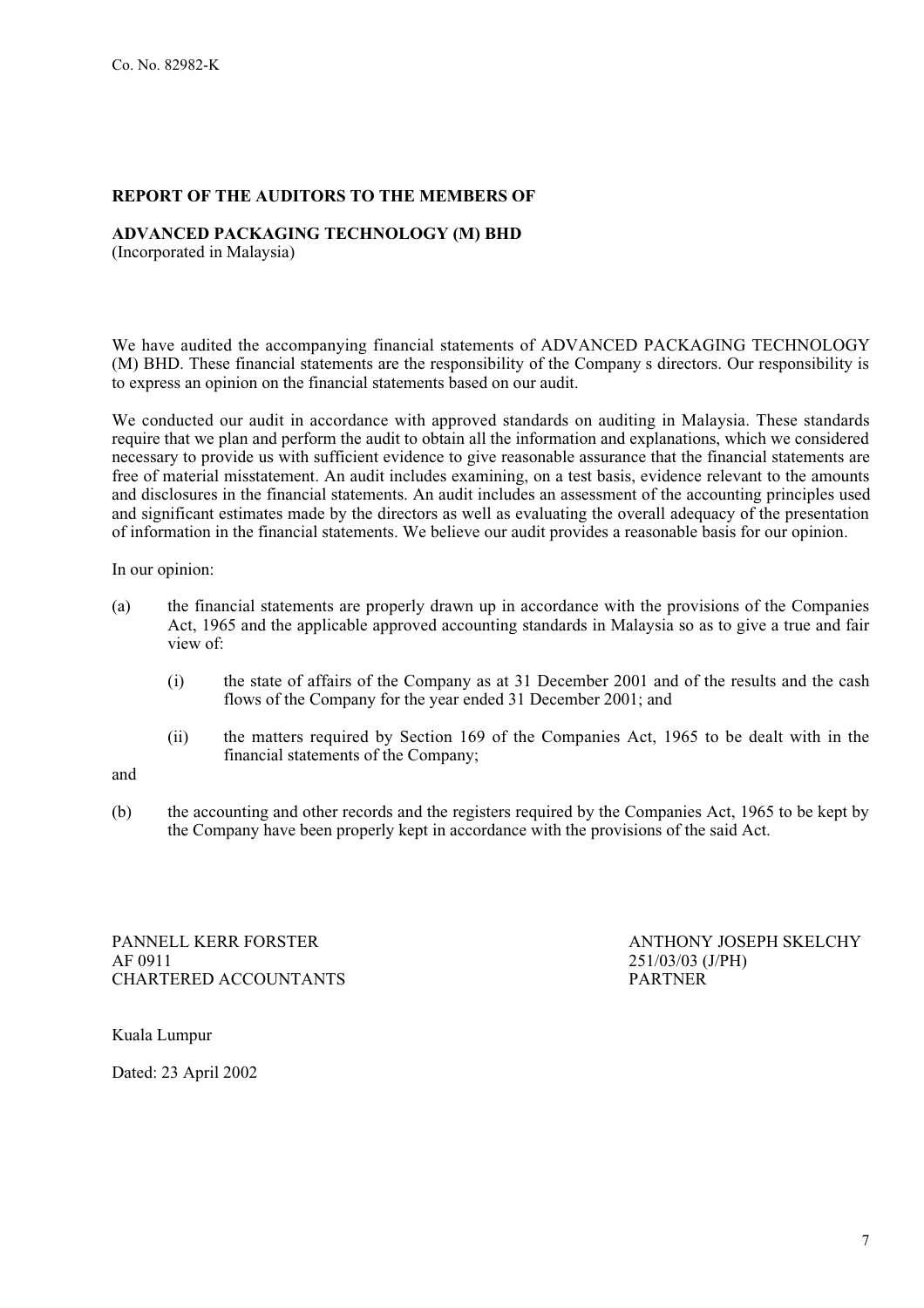(Incorporated in Malaysia)

#### **INCOME STATEMENT FOR THE YEAR ENDED 31 DECEMBER 2001**

|                                                                           | <b>Note</b>    | 2001<br>RM                                | 2000<br><b>RM</b>                           |
|---------------------------------------------------------------------------|----------------|-------------------------------------------|---------------------------------------------|
| Revenue                                                                   | 3              | 20,098,138                                | 23,726,893                                  |
| Other operating income<br>Changes in inventories of finished goods        |                | 1,413,262                                 | 1,453,166                                   |
| and work-in-progress<br>Raw materials and consumables used<br>Staff costs | $\overline{4}$ | (327, 367)<br>(11,741,080)<br>(2,926,610) | (429, 798)<br>(13, 126, 024)<br>(2,969,020) |
| Depreciation<br>Other operating expenses                                  | 8              | (1, 277, 788)<br>(2, 240, 883)            | (1,044,940)<br>(2,829,200)                  |
| Profit from operations<br>Finance costs                                   |                | 2,997,672<br>(22, 654)                    | 4,781,077<br>(42, 800)                      |
| Profit before tax<br>Income tax expense                                   | 5<br>6         | 2,975,018<br>(494, 671)                   | 4,738,277<br>(792,000)                      |
| Net profit for the year                                                   |                | 2,480,347                                 | 3,946,277                                   |
| Basic earnings per share (sen)                                            | 7              | 13.61                                     | 21.65                                       |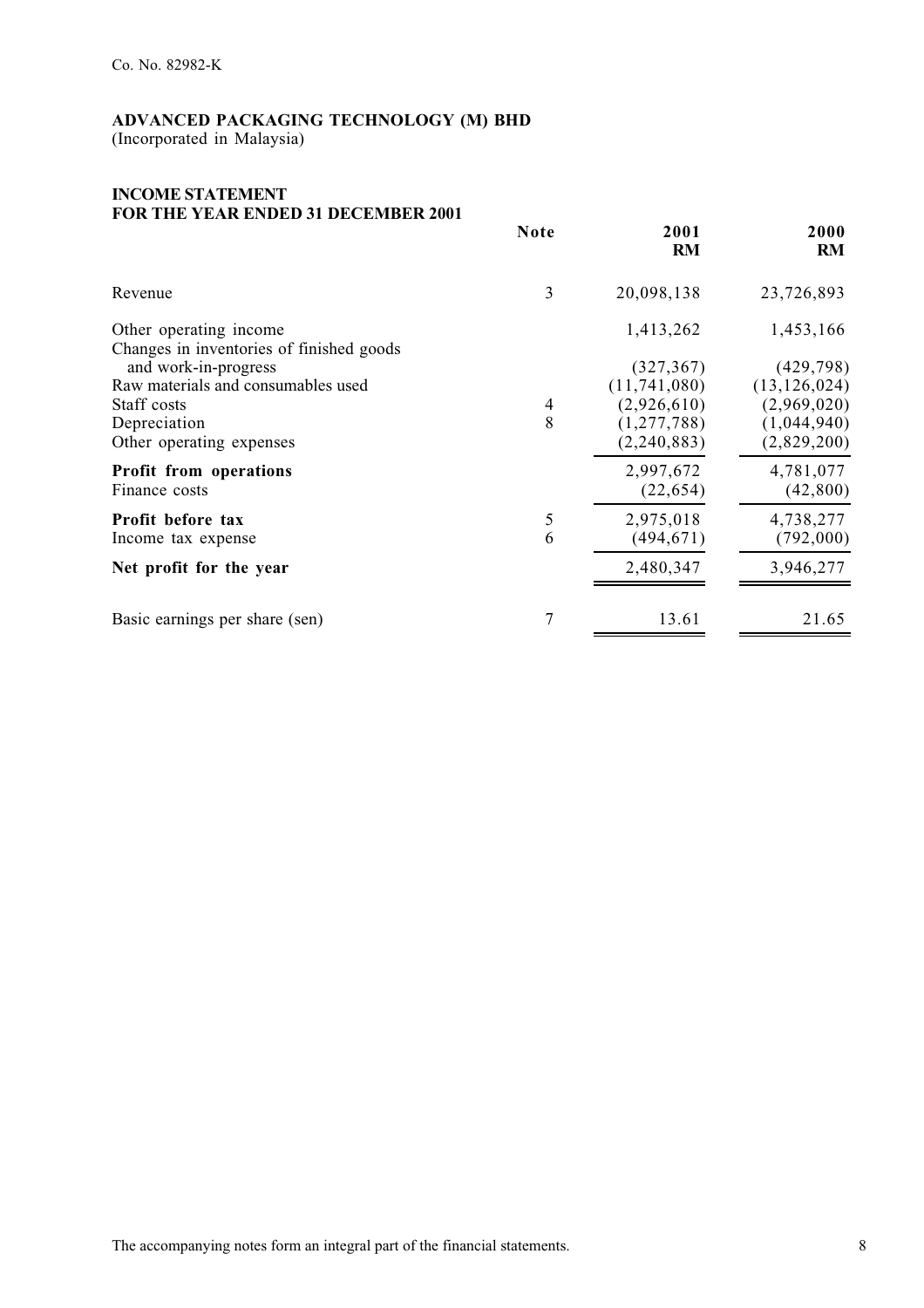(Incorporated in Malaysia)

#### **BALANCE SHEET AS AT 31 DECEMBER 2001**

|                                                              | <b>Note</b> | 2001<br><b>RM</b>       | 2000<br>RM              |
|--------------------------------------------------------------|-------------|-------------------------|-------------------------|
| Assets                                                       |             |                         |                         |
| Property, plant and equipment                                | 8           | 11,074,366              | 12,207,503              |
| Current assets                                               |             |                         |                         |
| Inventories                                                  | 9           | 3,605,587               | 5,609,091               |
| Trade receivables                                            | 10          | 5,589,528               | 5,094,366               |
| Other receivables, deposits and prepayments                  | 11          | 1,416,653               | 1,023,104               |
| Fixed deposits with licensed banks<br>Cash and bank balances |             | 24,500,000<br>1,535,074 | 22,500,000<br>1,480,884 |
|                                                              |             |                         |                         |
|                                                              |             | 36,646,842              | 35,707,445              |
| <b>Current liabilities</b>                                   |             |                         |                         |
| Trade payables                                               |             | 1,117,851               | 1,660,745               |
| Amount due to directors                                      | 12          | 198,000                 | 198,000                 |
| Other payables and accruals<br>Short-term borrowings         | 13          | 927,463                 | 1,560,875<br>448,535    |
| Proposed dividend                                            |             | 902,187                 | 902,187                 |
|                                                              |             | 3,145,501               | 4,770,342               |
|                                                              |             |                         |                         |
| Net current assets                                           |             | 33,501,341              | 30,937,103              |
| Long term and deferred liabilities                           |             |                         |                         |
| Deferred taxation                                            | 14          | 1,361,000               | 1,549,000               |
| Provision for staff gratuity                                 | 15          | 344,321                 | 303,380                 |
|                                                              |             | (1,705,321)             | (1,852,380)             |
|                                                              |             | 42,870,386              | 41,292,226              |
| Represented by:                                              |             |                         |                         |
| Share capital                                                | 16          | 18,226,000              | 18,226,000              |
| Retained profits                                             | 17          | 24,644,386              | 23,066,226              |
| Shareholders fund                                            |             | 42,870,386              | 41,292,226              |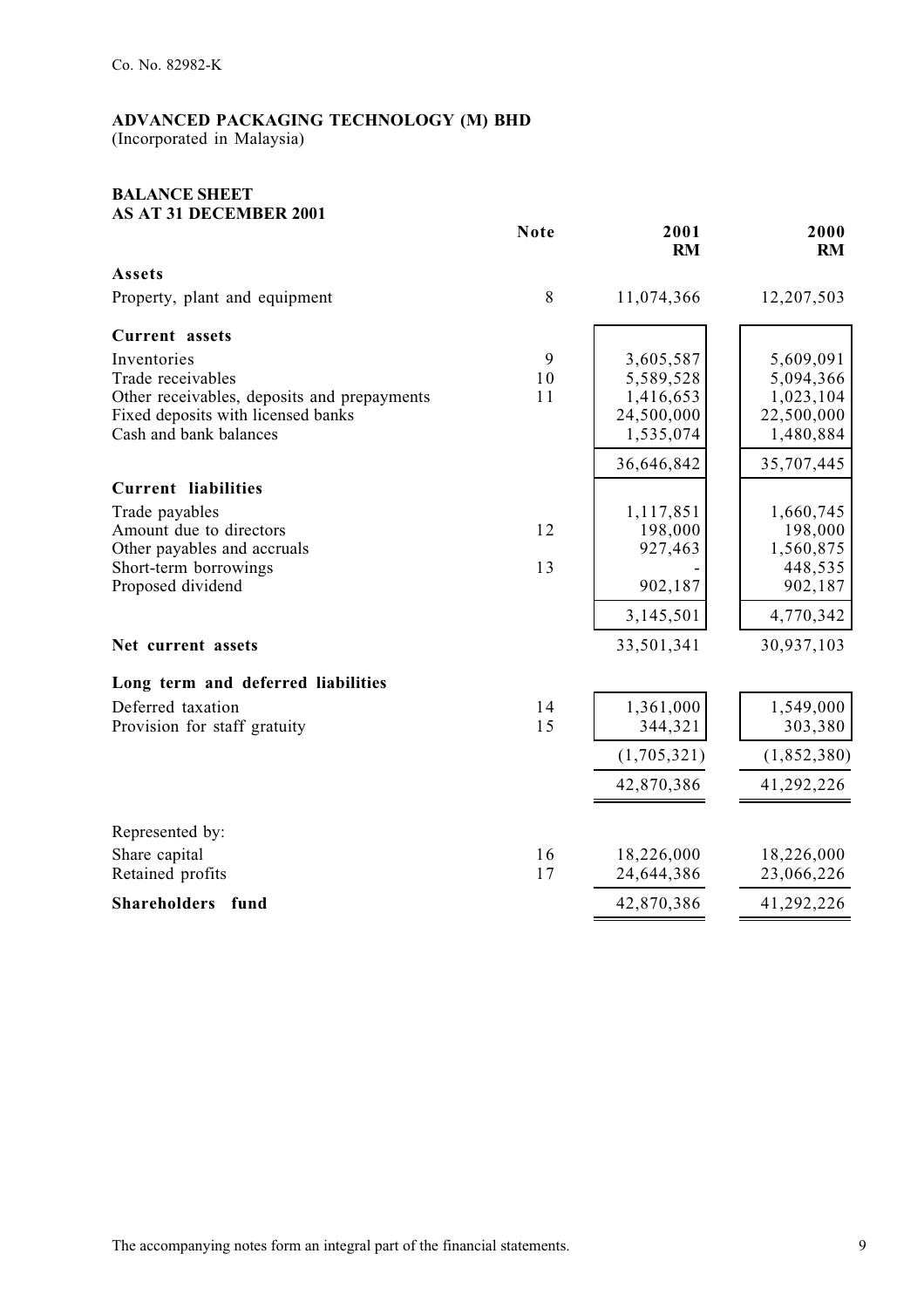#### **STATEMENT OF CHANGES IN EQUITY FOR THE YEAR ENDED 31 DECEMBER 2001**

|                                                         | <b>Note</b> | <b>Share</b><br>capital<br><b>RM</b> | Retained<br>profits<br><b>RM</b> | <b>Total</b><br><b>RM</b> |
|---------------------------------------------------------|-------------|--------------------------------------|----------------------------------|---------------------------|
| At 1 January 2000                                       |             | 18,226,000                           | 20,022,136                       | 38,248,136                |
| Net profit for the year<br>Tax exempt dividend of 4.95% | 18          |                                      | 3,946,277<br>(902, 187)          | 3,946,277<br>(902, 187)   |
| At 31 December 2000                                     |             | 18,226,000                           | 23,066,226                       | 41,292,226                |
| Net profit for the year<br>Proposed tax exempt dividend |             |                                      | 2,480,347                        | 2,480,347                 |
| of $4.95\%$                                             | 18          |                                      | (902, 187)                       | (902, 187)                |
| At 31 December 2001                                     |             | 18,226,000                           | 24,644,386                       | 42,870,386                |
|                                                         |             |                                      |                                  |                           |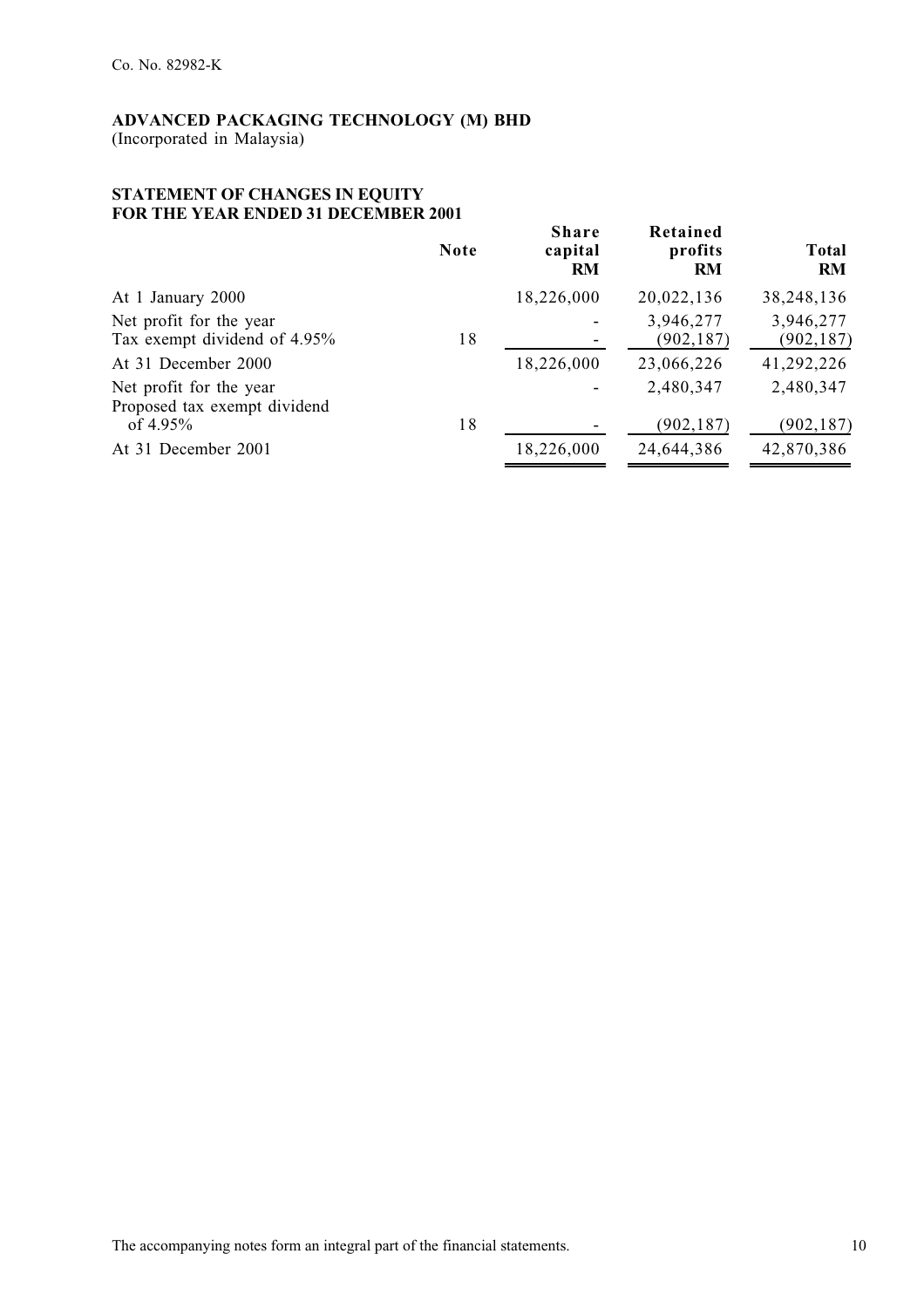## **CASH FLOW STATEMENT FOR THE YEAR ENDED 31 DECEMBER 2001**

|                                                                                                      | 2001<br><b>RM</b>         | 2000<br>RM              |
|------------------------------------------------------------------------------------------------------|---------------------------|-------------------------|
| Cash flows from/(used in) operating activities                                                       |                           |                         |
| Profit before tax                                                                                    | 2,975,018                 | 4,738,277               |
| Adjustments for:                                                                                     |                           |                         |
| Bad debts written off<br>Depreciation                                                                | 15,916<br>1,277,788       | 123,414<br>1,044,940    |
| Gain on disposal of property, plant and equipment                                                    | (43, 866)                 |                         |
| Interest income<br>Inventories written off                                                           | (1,066,236)               | (1,067,030)             |
| Plant and equipment written off                                                                      | 89,812<br>31,572          | 147,521<br>5,900        |
| Provision for doubtful debts - net                                                                   | (185, 556)                | 232,404                 |
| Provision for staff gratuity                                                                         | 48,429                    | 50,030                  |
| Unrealised loss/(gain) on foreign exchange - net                                                     | 6,692                     | (1, 731)                |
| Operating profit before working capital changes                                                      | 3,149,569                 | 5,273,725               |
| Decrease in inventories                                                                              | 1,913,692                 | 1,097,512               |
| (Increase)/Decrease in trade and other receivables<br>Decrease in trade and other payables           | (509, 336)<br>(1,176,220) | 2,102,072<br>(580, 913) |
|                                                                                                      |                           |                         |
| Cash generated from operations                                                                       | 3,377,705                 | 7,892,396               |
| Income tax paid<br>Staff gratuity paid                                                               | (899, 184)<br>(7, 488)    | (1,353,427)<br>(3,666)  |
| Net cash from operating activities                                                                   | 2,471,033                 | 6,535,303               |
| Cash flows from/(used in) investing activities                                                       |                           |                         |
| Interest received                                                                                    | 1,066,236                 | 1,067,030               |
| Proceeds from disposal of property, plant and equipment<br>Purchase of property, plant and equipment | 47,000<br>(179, 357)      | (4,460,653)             |
| Net cash from/(used in) investing activities                                                         | 933,879                   | (3,393,623)             |
| Cash flows from/(used in) financing activities                                                       |                           |                         |
| Dividend paid to shareholders of the Company                                                         | (902, 187)                | (1,448,967)             |
| Proceeds from short-term borrowings                                                                  |                           | 448,535                 |
| Repayment of short-term borrowings                                                                   | (448, 535)                | (91, 207)               |
| Net cash used in financing activities                                                                | (1,350,722)               | (1,091,639)             |
| Net increase in cash and cash equivalents<br>Cash and cash equivalents at beginning of year          | 2,054,190<br>23,980,884   | 2,050,041<br>21,930,843 |
| Cash and cash equivalents at end of year                                                             | 26,035,074                | 23,980,884              |
|                                                                                                      |                           |                         |
| Cash and cash equivalents comprise the following:                                                    |                           |                         |
| Cash and bank balances<br>Fixed deposits with licensed banks                                         | 1,535,074<br>24,500,000   | 1,480,884<br>22,500,000 |
|                                                                                                      |                           |                         |
|                                                                                                      | 26,035,074                | 23,980,884              |

 $\blacksquare$ 

÷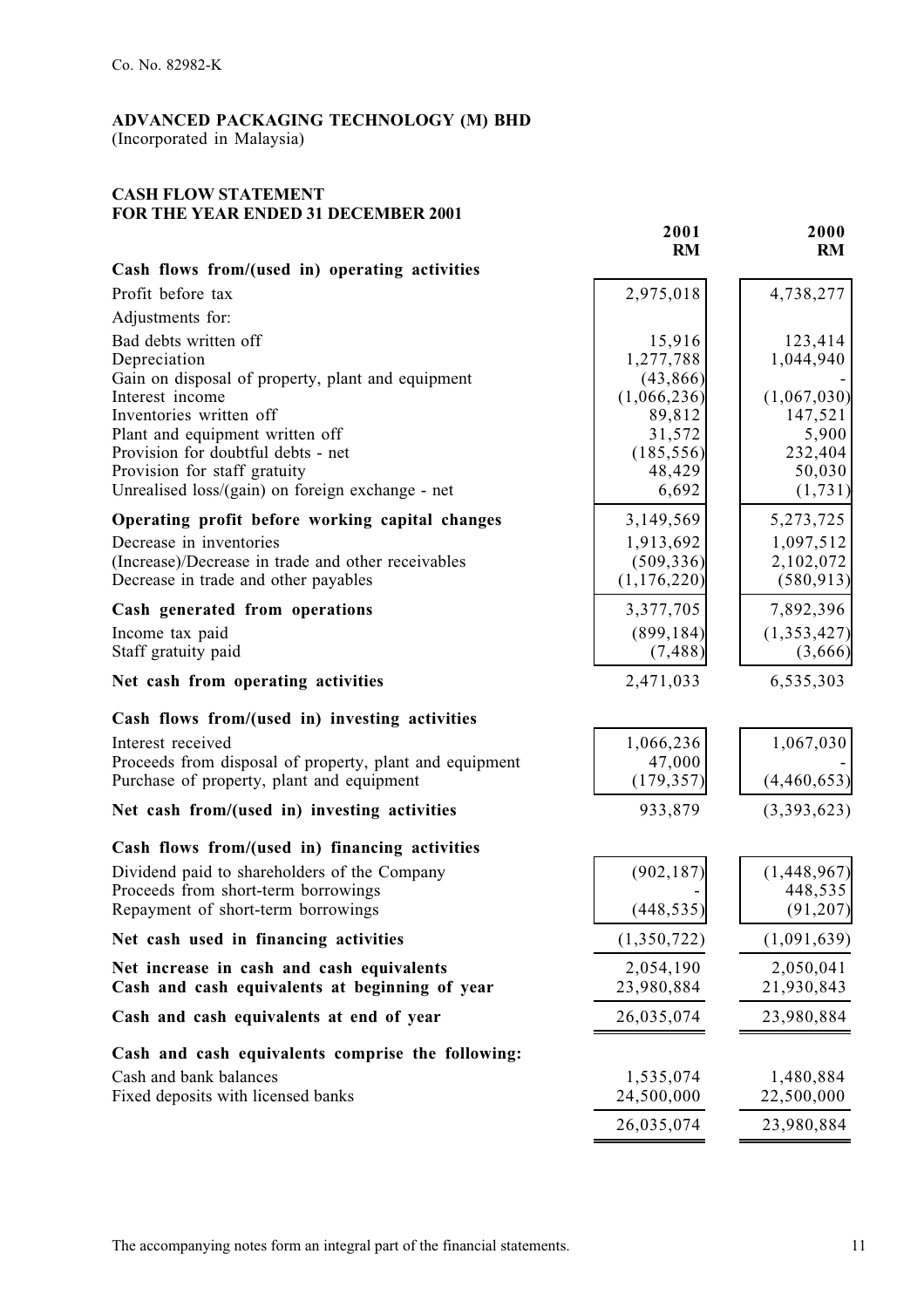#### **NOTES TO THE FINANCIAL STATEMENTS 31 DECEMBER 2001**

#### 1. **Principal activities**

The Company is principally engaged in the manufacturing and distribution of flexible packaging materials.

There have been no significant changes in the nature of these activities during the financial year.

## 2. **Basis of preparation of the financial statements**

The financial statements of the Company have been prepared in accordance with the provisions of the Companies Act, 1965, and the applicable approved accounting standards of the Malaysian Accounting Standards Board.

#### 3. **Significant accounting policies**

#### **Basis of accounting**

The financial statements of the Company have been prepared under the historical cost convention and any other bases described in the significant accounting policies as summarised below.

#### **Revenue**

Revenue represents invoiced value of goods supplied less returns and discounts.

#### **Interest income**

Interest income is recognised on accrual basis.

## **Foreign currencies**

Transactions in foreign currencies are translated into Ringgit Malaysia at rates of exchange ruling at the date of transactions. Monetary assets and liabilities denominated in foreign currencies at the balance sheet date are translated to Ringgit Malaysia at the foreign exchange rates ruling at that date. Foreign exchange differences arising on translation are recognised in the income statement.

#### **Property, plant and equipment and depreciation**

Property, plant and equipment are stated at cost less accumulated depreciation.

Leasehold land is amortised over the leased period of 99 years expiring in 2086.

#### **NOTES TO THE FINANCIAL STATEMENTS 31 DECEMBER 2001**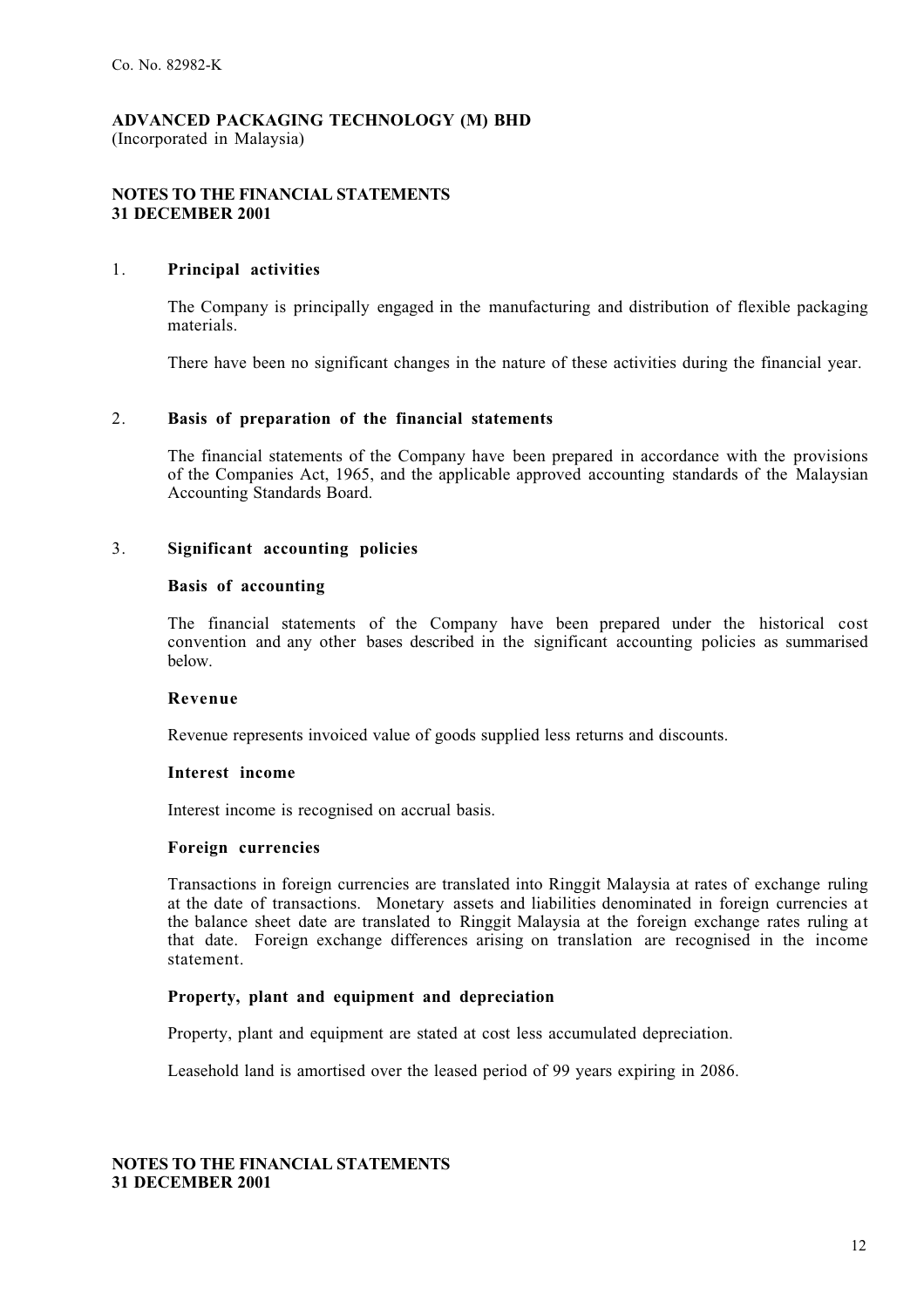#### 3. **Significant accounting policies** (continued)

#### **Property, plant and equipment and depreciation** (continued)

Depreciation of other property, plant and equipment is calculated on a straight line basis at the following annual rates based on their estimated useful lives:

| <b>Building</b>                   | $2\% - 10\%$    |
|-----------------------------------|-----------------|
| Plant, machinery and tools        | $71/2\% - 10\%$ |
| Furniture, fittings and equipment | $10\% - 20\%$   |
| Motor vehicles                    | 20%             |

#### **Inventories**

Inventories are valued at the lower of cost and net realisable value.

Cost is determined on the first-in first-out basis. Costs of raw materials and consumables comprise the cost of purchase plus the cost of bringing the inventories to their present location and condition. Costs of finished goods and work-in-progress comprise the costs of raw materials, direct labour and an appropriate proportion of fixed and variable production overheads.

#### **Receivables**

Provision for doubtful debts is made based on estimates of possible losses which may arise from non-collection of certain receivables while debts considered to be non-collectible are written off.

#### **Deferred taxation**

Deferred taxation is provided on the liability method on all timing differences except where it is considered reasonably probable that the timing differences will continue in the foreseeable future.

Deferred tax benefits are recognised only where there is reasonable assurance of their realisation.

#### **Provision for staff gratuity**

The Company has a staff gratuity scheme for employees who are eligible under their employment contracts. Gratuity for employees is provided for in the financial statements taking into consideration the length of service and basic salary earnings of eligible employees.

#### **NOTES TO THE FINANCIAL STATEMENTS 31 DECEMBER 2001**

#### 3. **Significant accounting policies** (continued)

#### **Cash flow statement**

The Company adopts the indirect method for the preparation of cash flow statement.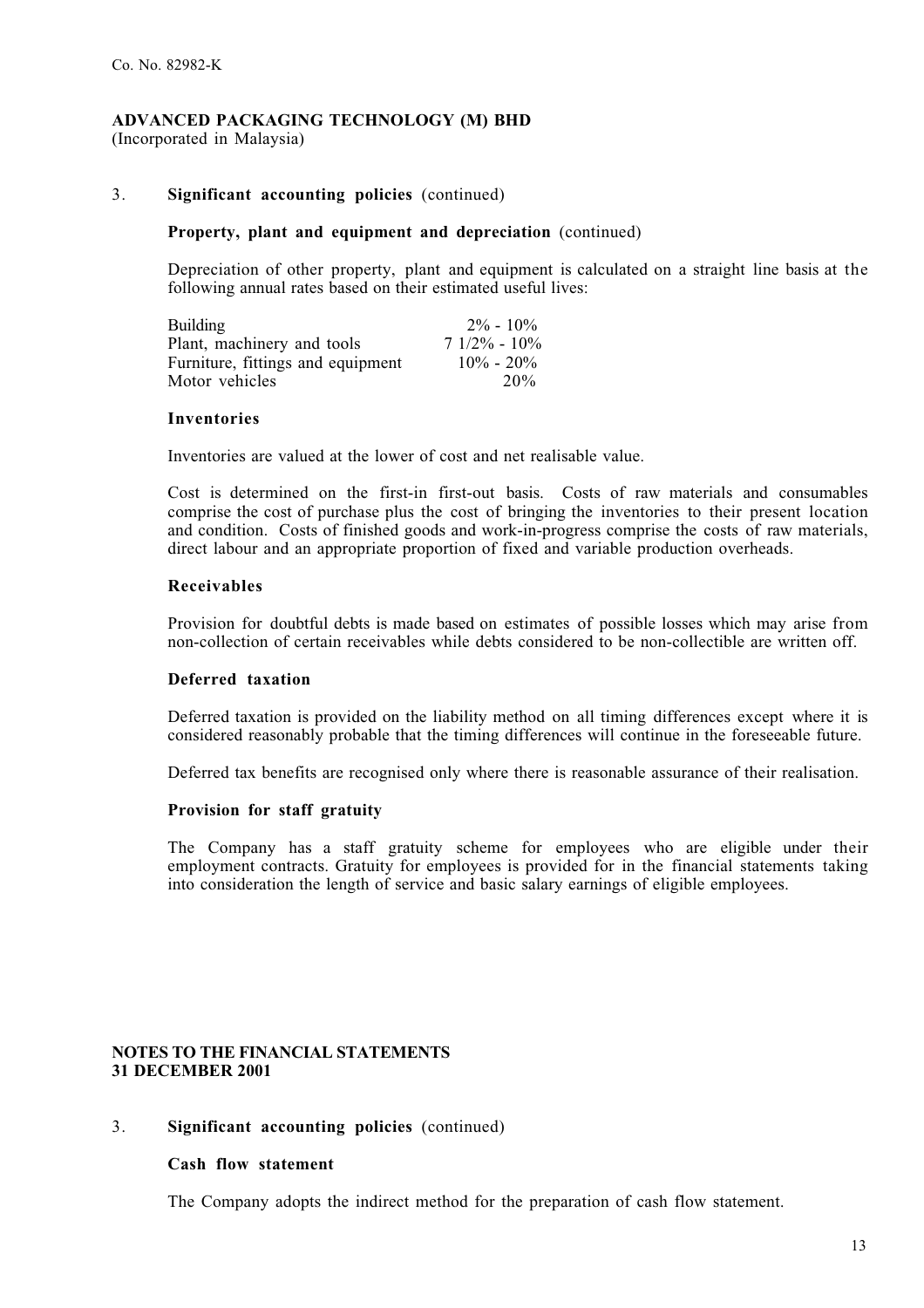(Incorporated in Malaysia)

Cash equivalents are short-term, highly liquid investments that are readily convertible to known amounts of cash and which are subject to an insignificant risk of changes in value.

## 4. **Staff costs**

Staff costs include salaries, wages, bonus and allowances, statutory contributions for employees and other employee related expenses.

### 5. **Profit before tax**

|                                                         | 2001<br><b>RM</b> | 2000<br><b>RM</b> |
|---------------------------------------------------------|-------------------|-------------------|
| Profit before tax is stated after charging/(crediting): |                   |                   |
|                                                         |                   |                   |
| Auditors remuneration                                   | 18,000            | 18,000            |
| Bad debts written off                                   | 15,916            | 123,414           |
| Depreciation                                            | 1,277,788         | 1,044,940         |
| Directors remuneration                                  |                   |                   |
| - fees - executive                                      | 36,000            | 36,000            |
| - non-executive                                         | 162,000           | 162,000           |
| - others - executive                                    | 517,539           | 536,477           |
| - non-executive                                         |                   |                   |
| Estimated cash value of benefits-in-kind for directors  | 17,650            | 19,525            |
| (executive)                                             |                   |                   |
| Inventories written off                                 | 89,812            | 147,521           |
| Loss on foreign exchange                                |                   |                   |
| - realised                                              | 13,864            |                   |
| - unrealised                                            | 6,692             |                   |
| Plant and equipment written off                         | 31,572            | 5,900             |
| Provision for doubtful debts                            |                   |                   |
| - current year s provision                              | 73,723            | 329,441           |
| - provision no longer required                          | (259, 279)        | (97, 037)         |
| Provision for staff gratuity                            | 48,429            | 50,030            |
| Bad debt recovered                                      |                   | (27,500)          |
| Gain on disposal of property, plant and equipment       | (43, 866)         |                   |
| Gain on foreign exchange                                |                   |                   |
| - realised                                              |                   | (876)             |
| - unrealised                                            |                   |                   |
|                                                         |                   | (1,731)           |
| Interest income                                         | (1,066,236)       | (1,067,030)       |

#### **NOTES TO THE FINANCIAL STATEMENTS 31 DECEMBER 2001**

| 6. | Income tax expense                |           |           |
|----|-----------------------------------|-----------|-----------|
|    |                                   | 2001      | 2000      |
|    |                                   | <b>RM</b> | <b>RM</b> |
|    | Current year s provision          | 711,000   | 557,000   |
|    | Over provision in previous year   | (28, 329) |           |
|    | Deferred tax (Note 14)            |           |           |
|    | - Current year s provision        |           | 235,000   |
|    | - Over provision in previous year | (188,000) |           |
|    |                                   | 494,671   | 792,000   |
|    |                                   |           |           |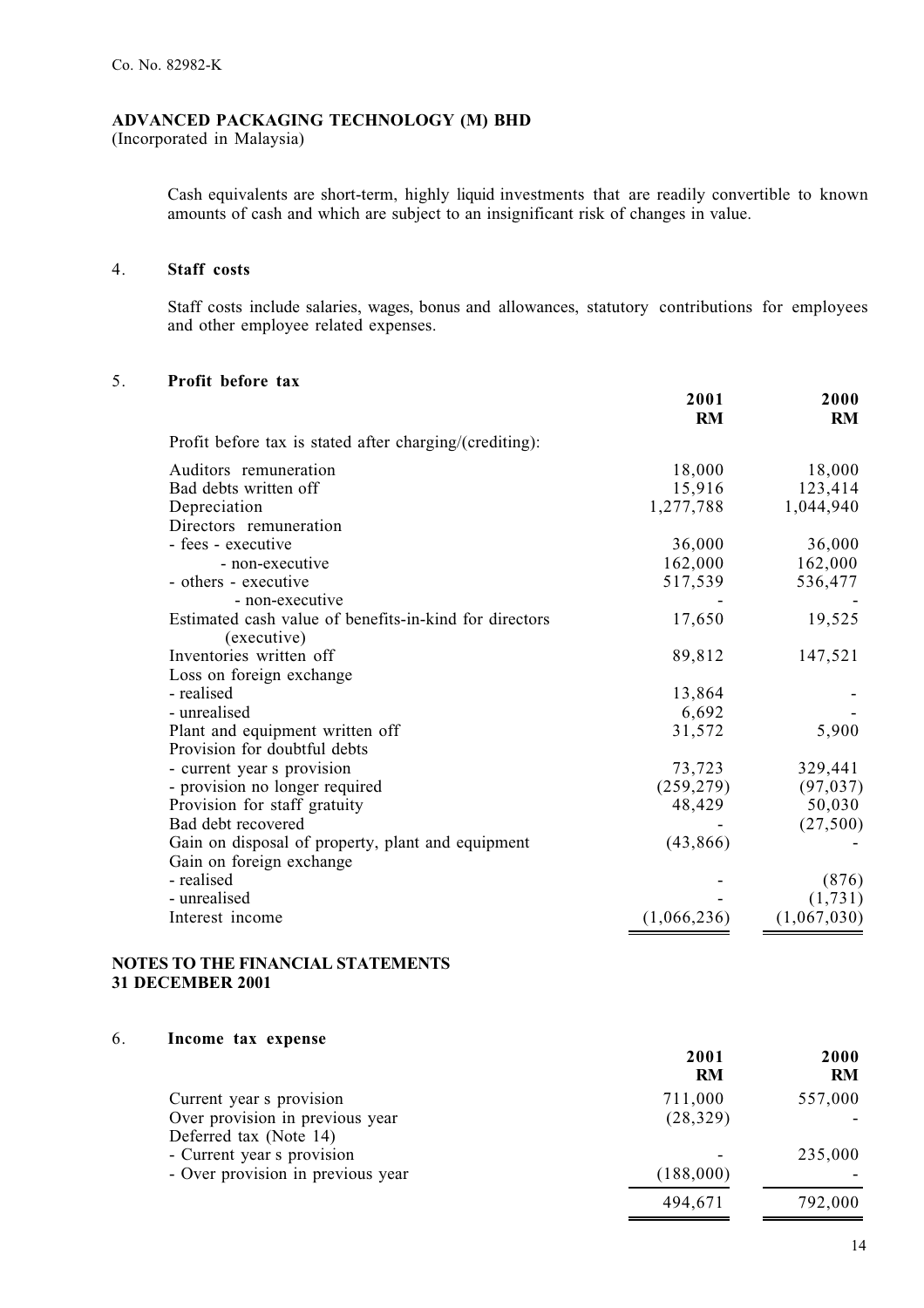(Incorporated in Malaysia)

The effective rate of taxation is lower than the statutory rate applicable to the Company s profit due to reinvestment allowances claimed.

## 7. **Earnings per ordinary share**

Basic earnings per share for the current year is based on the net profit attributable to ordinary shareholders of RM2,480,347 (2000: RM3,946,277) and the issued share capital of 18,226,000 (2000: 18,226,000) ordinary shares.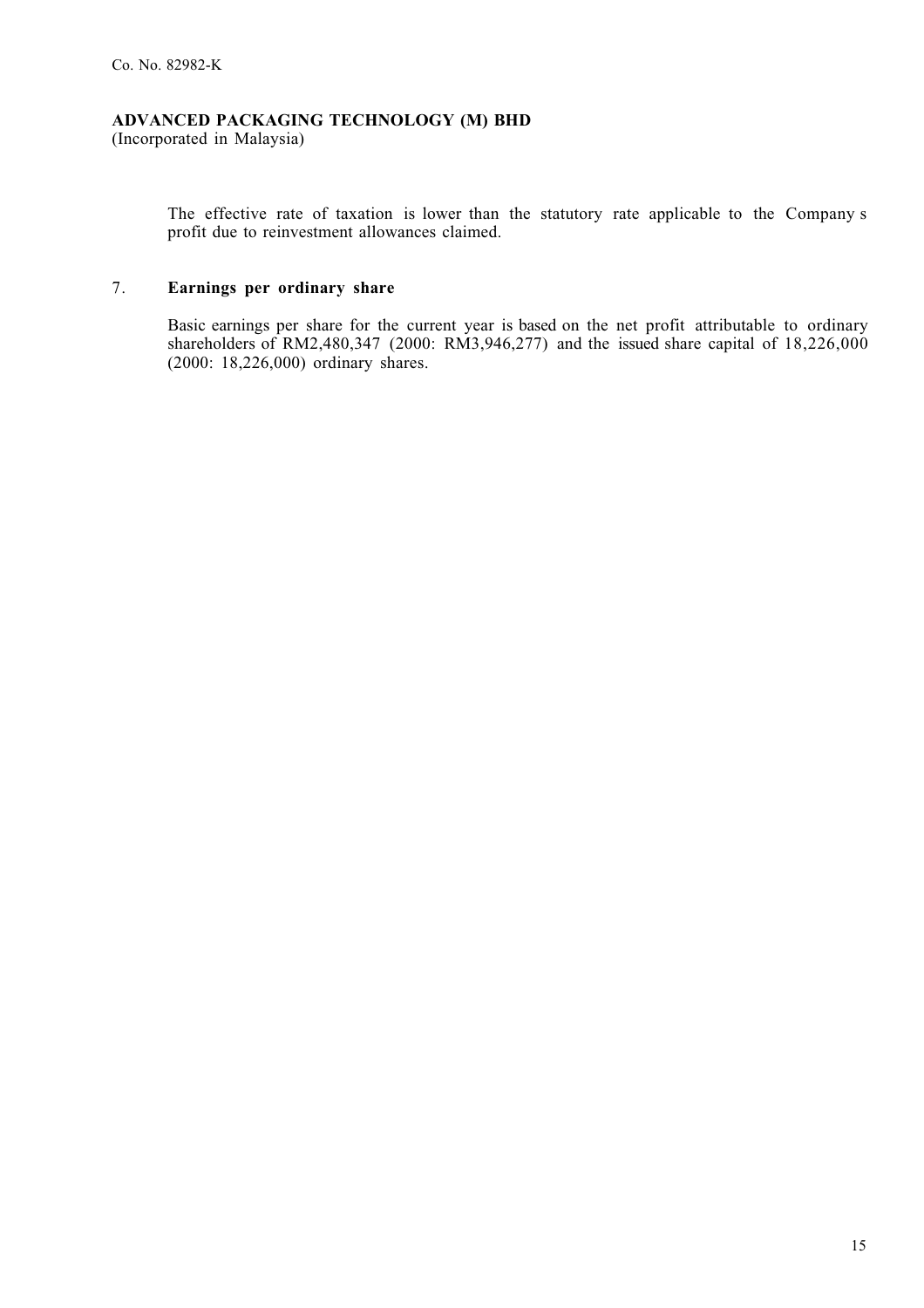#### **NOTES TO THE FINANCIAL STATEMENTS 31 DECEMBER 2001**

#### 8.**Property, plant and equipment**

|                                                                      | Long-term<br>leasehold<br>land | <b>Building</b>     | Plant,<br>machinery<br>and tools    | Furniture,<br>fittings<br>and<br>equipment | <b>Motor</b><br>vehicles       | <b>Total</b>                          |
|----------------------------------------------------------------------|--------------------------------|---------------------|-------------------------------------|--------------------------------------------|--------------------------------|---------------------------------------|
|                                                                      | RM                             | RM                  | RM                                  | RM                                         | RM                             | RM                                    |
| Cost                                                                 |                                |                     |                                     |                                            |                                |                                       |
| At beginning of year<br>Additions<br>Disposals/Written off           | 739,000                        | 4,095,109           | 16,401,278<br>97,894<br>(111, 929)  | 435,151<br>3,245<br>(13, 134)              | 799,991<br>78,218<br>(67, 640) | 22,470,529<br>179,357<br>(192, 703)   |
| At end of year                                                       | 739,000                        | 4,095,109           | 16,387,243                          | 425,262                                    | 810,569                        | 22,457,183                            |
| Accumulated depreciation                                             |                                |                     |                                     |                                            |                                |                                       |
| At beginning of year<br>Charge for the year<br>Disposals/Written off | 116,455<br>7,390               | 1,059,303<br>82,851 | 8,022,205<br>1,114,792<br>(77, 749) | 313,562<br>31,516<br>(12,609)              | 751,501<br>41,239<br>(67, 639) | 10,263,026<br>1,277,788<br>(157, 997) |
| At end of year                                                       | 123,845                        | 1,142,154           | 9,059,248                           | 332,469                                    | 725,101                        | 11,382,817                            |
| Net book value                                                       |                                |                     |                                     |                                            |                                |                                       |
| At 31 December 2001                                                  | 615,155                        | 2,952,955           | 7,327,995                           | 92,793                                     | 85,468                         | 11,074,366                            |
| At 31 December 2000                                                  | 622,545                        | 3,035,806           | 8,379,073                           | 121,589                                    | 48,490                         | 12,207,503                            |
| Depreciation charge for the year ended                               |                                |                     |                                     |                                            |                                |                                       |
| 31 December 2000                                                     | 7,390                          | 82,332              | 835,233                             | 31,233                                     | 88,752                         | 1,044,940                             |
|                                                                      |                                |                     |                                     |                                            |                                |                                       |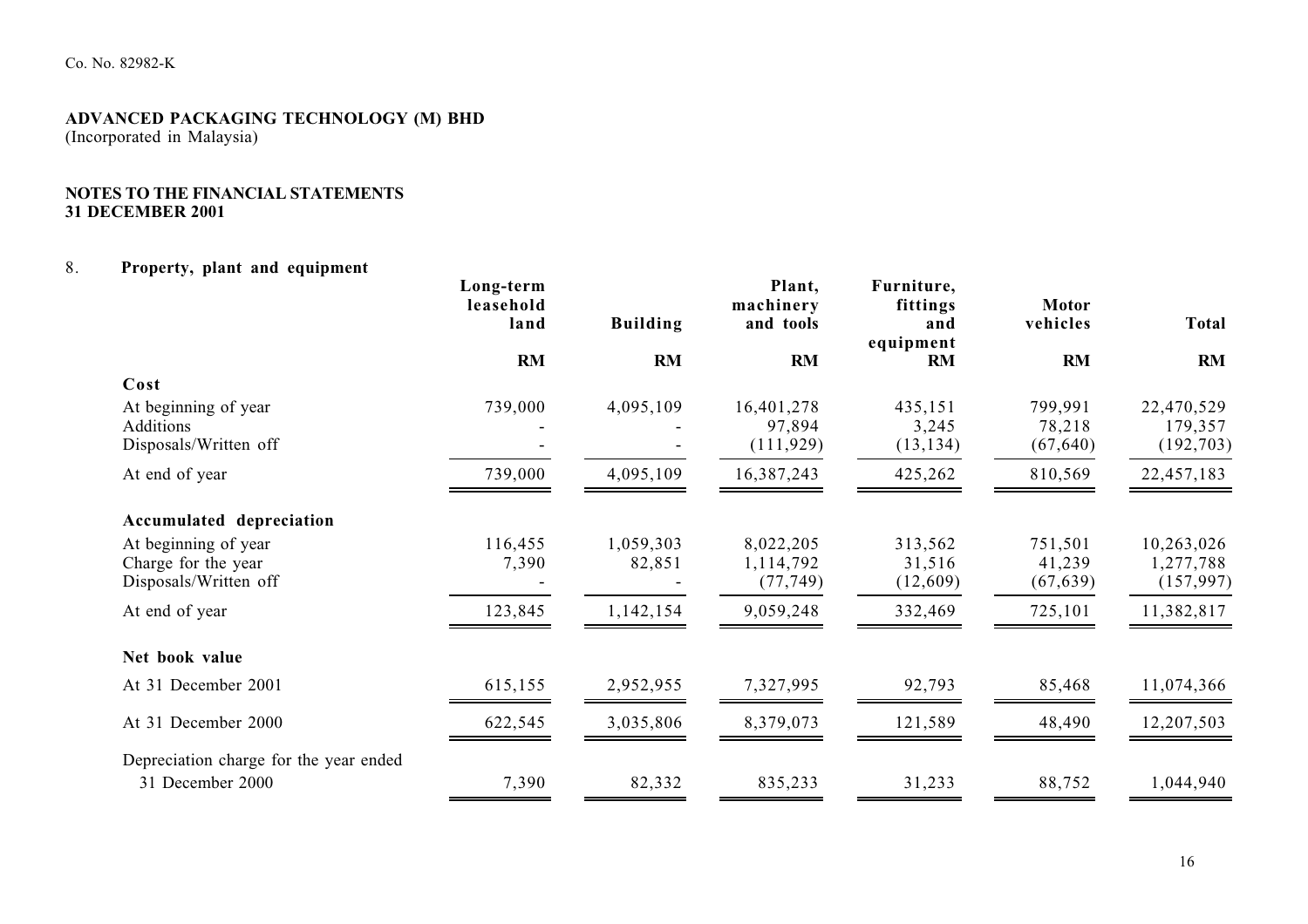### **NOTES TO THE FINANCIAL STATEMENTS 31 DECEMBER 2001**

## 9. **Inventories**

 $10.$ 

|                                             | 2001<br><b>RM</b> | 2000<br>RM    |
|---------------------------------------------|-------------------|---------------|
| Raw materials                               | 2,822,102         | 4,629,150     |
| Work-in-progress                            | 167,896           | 328,692       |
| Finished goods                              | 296,129           | 462,700       |
| Consumables                                 | 319,460           | 188,549       |
|                                             | 3,605,587         | 5,609,091     |
| Inventories carried at net realisable value |                   |               |
| Trade receivables                           |                   |               |
|                                             | 2001              | 2000          |
|                                             | <b>RM</b>         | <b>RM</b>     |
| Amount outstanding                          | 6,658,163         | 6,348,557     |
| Less: Provision for doubtful debts          | (1,068,635)       | (1, 254, 191) |
|                                             | 3,589,528         | 5,094,366     |

## 11. **Other receivables, deposits and prepayments**

Included under other receivables, deposits and prepayments is tax advance payment of RM1,012,940 (2000: RM796,427).

## 12. **Amount due to directors**

This represents directors fees payable.

## 13. **Short-term borrowings**

|               | 2001<br><b>RM</b>        | 2000<br>RM |
|---------------|--------------------------|------------|
| Bills payable | $\overline{\phantom{a}}$ | 448,535    |

Interest is charged at the banks prevailing interest rates.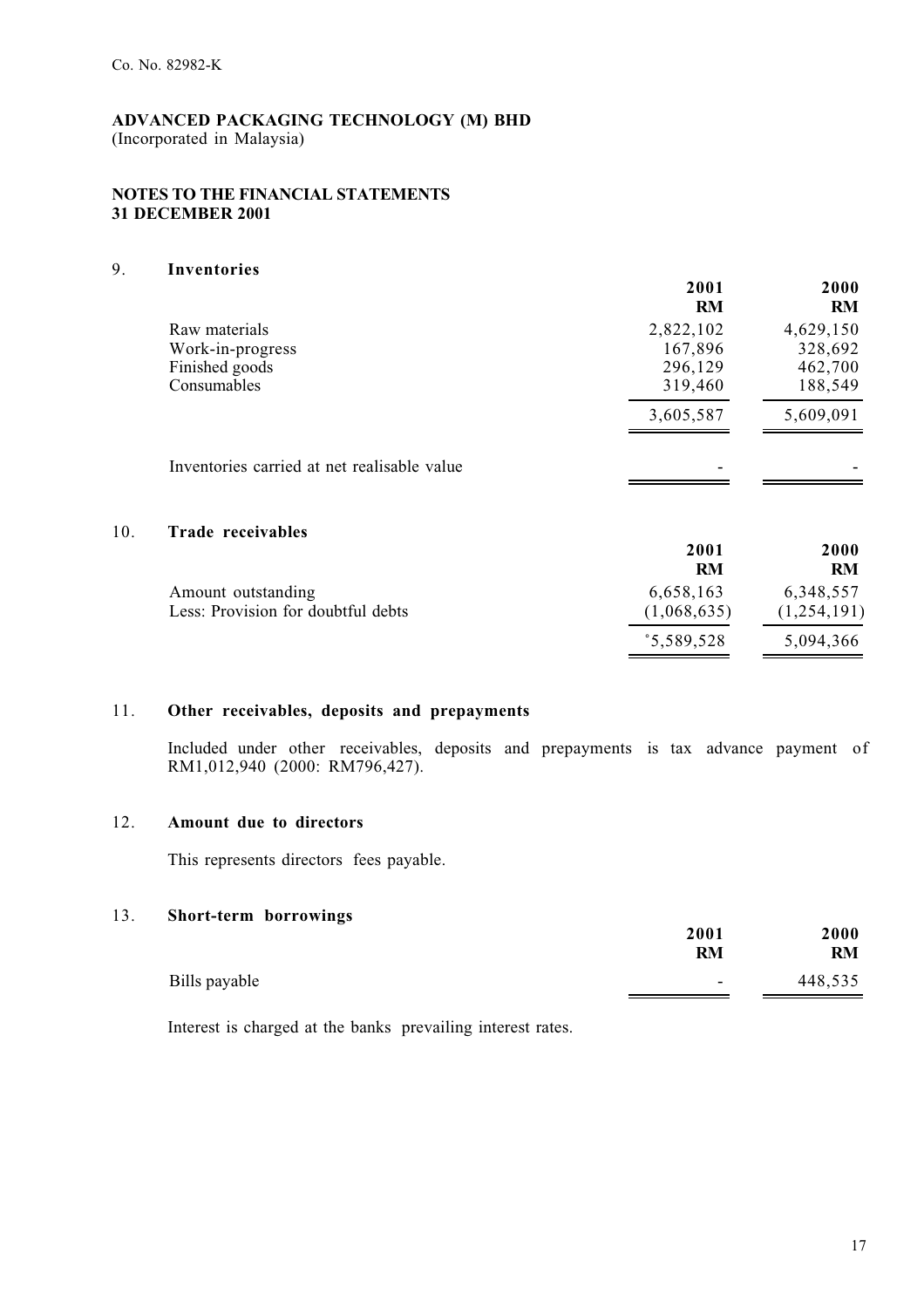#### **NOTES TO THE FINANCIAL STATEMENTS 31 DECEMBER 2001**

#### 14. **Deferred taxation**

|                                                                | 2001<br><b>RM</b>      | 2000<br><b>RM</b>    |
|----------------------------------------------------------------|------------------------|----------------------|
| At beginning of year<br>Transferred (to)/from income statement | 1,549,000<br>(188,000) | 1,314,000<br>235,000 |
| At end of year                                                 | 1,361,000              | 1,549,000            |

Deferred taxation comprises the excess of tax capital allowance claimed over the related depreciation of property, plant and equipment.

#### 15. **Provision for staff gratuity**

|                                                  | 2001<br><b>RM</b>   | 2000<br><b>RM</b>  |
|--------------------------------------------------|---------------------|--------------------|
| At beginning of year<br>Current year s provision | 303,380<br>48,429   | 257,016<br>50,030  |
| Less: Amount paid during the year                | 351,809<br>(7, 488) | 307,046<br>(3,666) |
| At end of year                                   | 344,321             | 303,380            |
| Share capital                                    | 2001<br><b>RM</b>   | 2000<br><b>RM</b>  |
| Ordinary shares of RM1 each:                     |                     |                    |
| Authorised                                       | 25,000,000          | 25,000,000         |
| Issued and fully paid                            | 18,226,000          | 18,226,000         |

## 17. **Retained profits**

16. **Share capital**

Based on the estimated tax credits and exempt income available, and the prevailing tax rates applicable to dividend, all of the retained profits of the Company are available for distribution by way of dividend without incurring additional tax liability.

Subject to the agreement of the Inland Revenue Board, the Company has tax exempt income account of approximately RM9,419,000 (2000: RM10,321,000) available for distribution as tax exempt dividend.